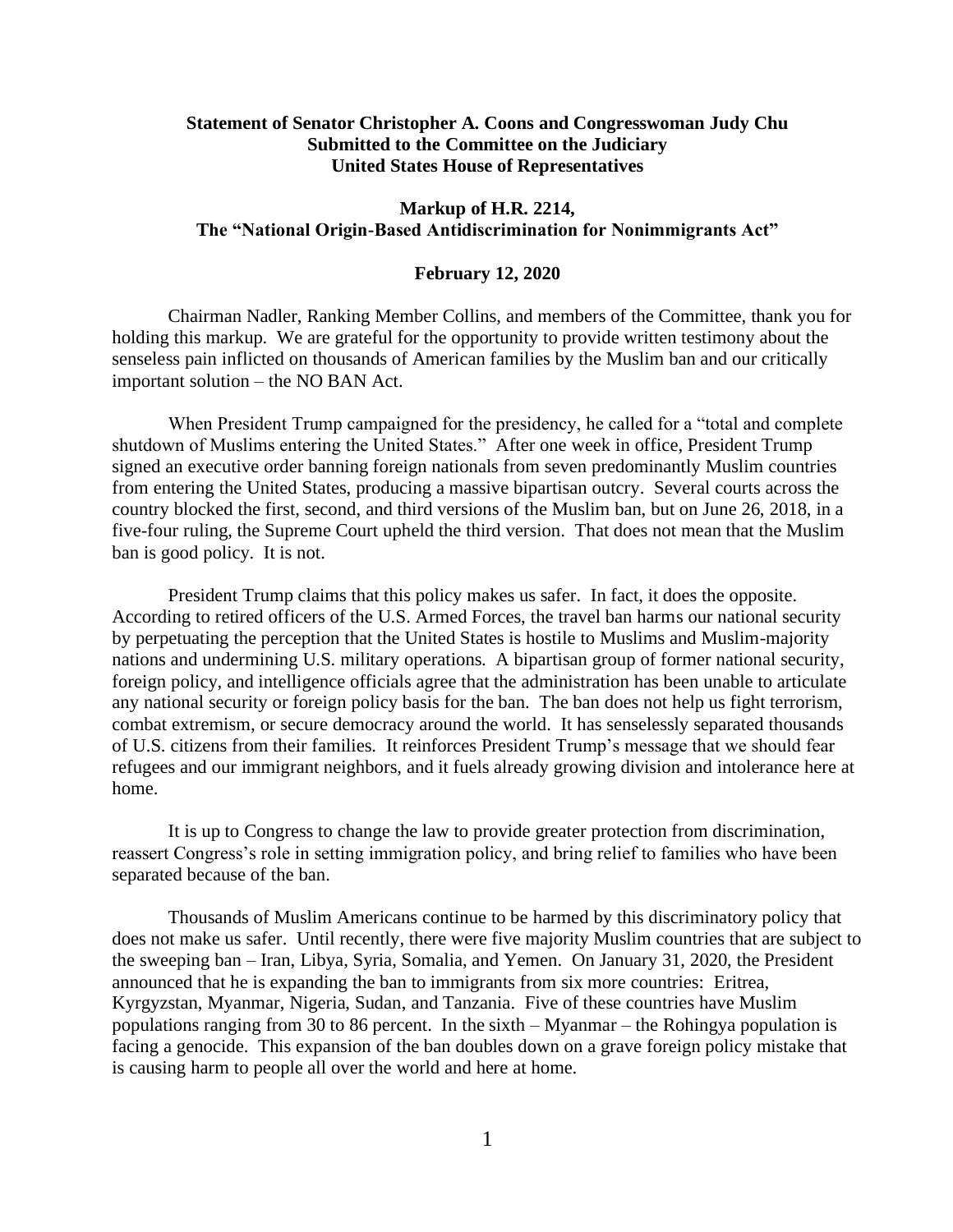This ban will senselessly separate thousands more U.S. citizens from their families. Already, there are countless examples of married couples who cannot live together, parents who cannot live with their children, and families who cannot gather to celebrate or grieve. According to the Cato Institute, as of January 1, 2019, the ban has prevented an estimated 3,742 spouses or fiancés and 5,542 adopted children of U.S. citizens from entering this country.

The Supreme Court relied on the existence of a waiver process when upholding the ban, but there is abundant evidence that the process is a sham. As of December 2019, less than 30 percent of immigrant and nonimmigrant visa applicants from banned countries have been granted waivers. Cases abound where American citizens have waited for months and even years to see loved ones while waivers remain in administrative processing.

We implore you to consider the stories of human suffering across this country. They are stories of pain that our government is inflicting on American citizens without justification. They are stories that are echoed in communities across the country.

This pain was felt acutely in Wilmington, Delaware and is the reason that Senator Coons was inspired to draft this bill. In 2017, a wonderful young family that had fled Syria was all set to be resettled in Delaware. Amin and Samira had lived in the neighborhood in Damascus, Syria hit by nerve gas by the murderous regime of Bashar Al-Assad. They had met in a refugee camp halfway around the world, married, and given birth to a baby girl. Red Clay Creek Presbyterian Church, Masjid Ibrahim, and Jewish Family Services raised money; secured an apartment, clothes, and furniture; and eagerly waited to welcome the family into our community.

Amin, Samira, and little Maha were waiting for the plane tickets to arrive when President Trump issued the first Muslim ban, derailing their plans and their dreams of a safe, secure life in America. It was only because of injunctions suspending the Muslim ban that this family was able to come to the United States. Today, they would be banned, alongside countless individuals who cannot set foot on American soil because of this discriminatory policy.

In Los Angeles, the day after the order went into effect, and before a court could block it, Rep. Chu received a call from immigration lawyers that about 50 Iranians who held green cards were detained at Los Angeles International Airport and was there anything she could do? When she got there, she saw that scores of Muslims and travelers with a legal right to be in the United States were being held without food and blocked from their attorneys. When Rep. Chu managed to get Customs and Border Protection on the phone, they hung up on her.

That was just the beginning of the heartache. In the months after the Muslim ban went into effect, a dentist from the Los Angeles area, who had come to the United States from Yemen, was diagnosed with an acute form of leukemia. He needed a bone marrow transplant and neither his wife nor children were a match. He asked his mother and sister if they could be tested, but because the Muslim ban was in effect, their attempts to get a tourist visa were denied. Eventually after appealing that decision and obtaining legal counsel, his mother and sister were able to come to the United States. His sister turned out to be a match and the bone-marrow transplant was able to be performed. However, the Muslim ban caused a lot of stress and uncertainty to this family and could have cost a man his life, simply because his family was from a country that this Administration has decided to discriminate against.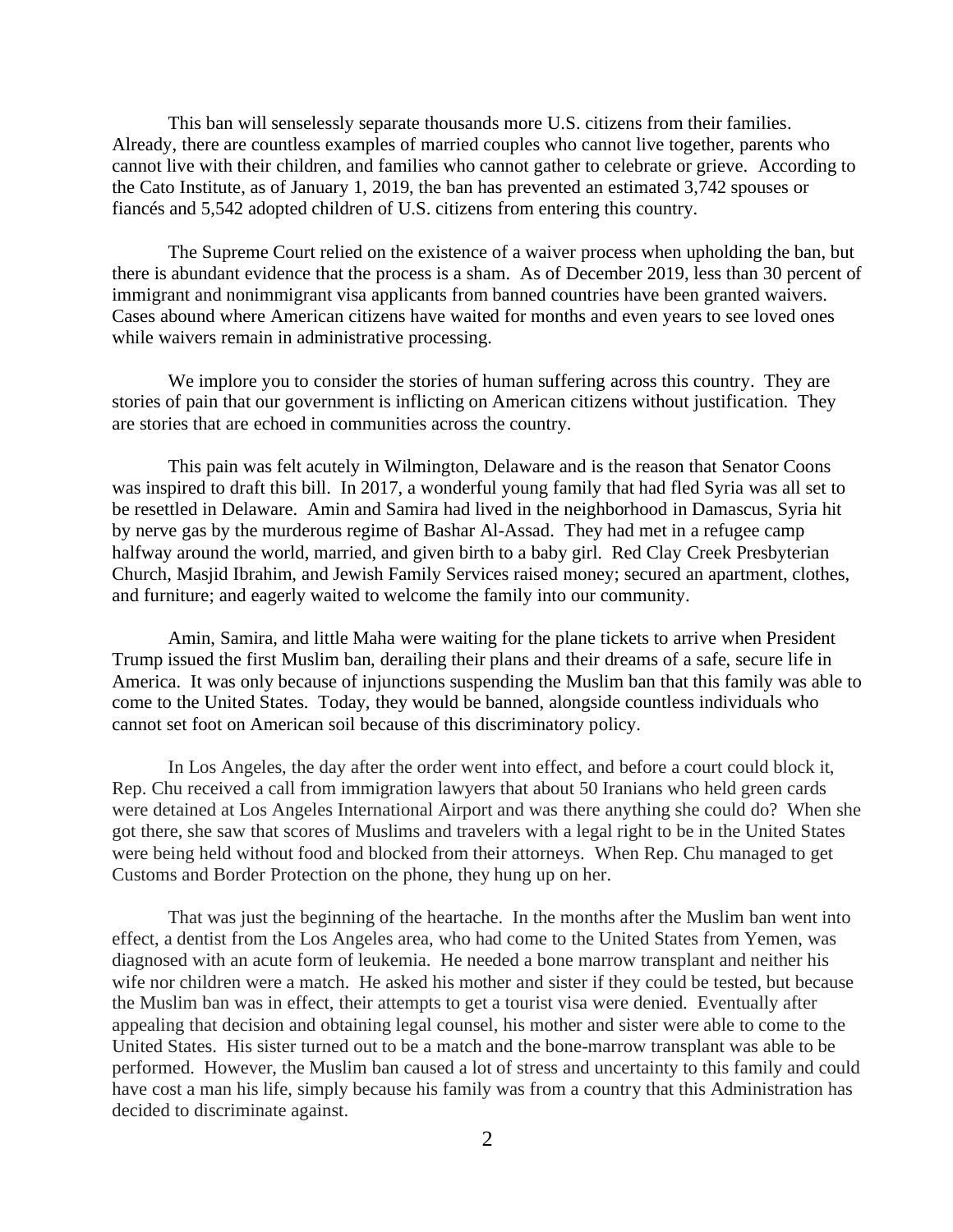That is why we have joined with Representatives Carson, Omar, Tlaib, Beyer, and nearly 250 more cosponsors in the Senate and the House to champion the NO BAN Act. The NO BAN Act would clarify and strengthen the Immigration and Nationality Act by doing a few simple things.

First, the NO BAN Act would broaden Section 202(a), the nondiscrimination provision of the Immigration and Nationality Act, to prohibit discrimination on the basis of religion. It would also ensure that this nondiscrimination provision applies to nonimmigrant visas, entry into the U.S., or the approval or revocation of any immigration benefit.

Second, the NO BAN Act would ensure that restrictions or suspensions on entry are supported by evidence and tailored to their specific purpose. The bill requires consultation with the Secretary of State and Secretary of Homeland Security when suspending or restricting entry under Section 212(f). However, the bill preserves the President's ability to use this authority when the Secretary of State determines, based on credible facts, that entry should be suspended or restricted to address specific acts that undermine the security or public safety of the United States, human rights, democratic processes or institutions, or international stability. These permissible uses of Section 212(f) have been employed by previous Democratic and Republican presidents. The bill would ensure that the duration of the suspension or restriction is as limited as possible to achieve the purpose. Importantly, the bill would also require consideration of waivers for class-based restrictions and suspensions, with a rebuttable presumption in favor of family-based and humanitarian waivers.

Third, the bill would repeal the three versions of the Muslim ban, an executive order that instituted extreme vetting for refugees, as well as an asylum presidential proclamation that abused the Section 212(f) authority.

Fourth, the bill would ensure that there will be congressional consultation and periodic reporting for any future use of Section 212(f) to ensure that Congress has data on visa applications and refugee admissions to conduct critical oversight. If a briefing is not provided within 48 hours and updated every 30 days thereafter, the emergency suspension or action will terminate absent congressional action.

The NO BAN Act has broad support. Over 400 civil rights, faith, and community groups joined letters supporting the bill, including Muslim Advocates, the ACLU, the National Immigration Law Center, the NAACP, the Leadership Conference on Civil and Human Rights, Church World Service, Amnesty International, and the International Refugee Assistance Project. Over 50 immigration law professors sent a letter supporting the bill, calling it a "common sense and humanitarian solution" to the *Trump v. Hawaii* decision. Additionally, scores of national security professionals agree that the Muslim ban undermines, rather than advances our national security. It is time that we close this hateful chapter. It is time for us to lead.

We are all proud Americans. But imagine if someone told you that you could not live with your wife because she was born in a banned country. Imagine if your parents could not dance at your wedding because they were born in a banned country. Imagine if your husband never got to meet your kids or be by your side in the hospital. Imagine if your family could not attend your funeral to mourn.